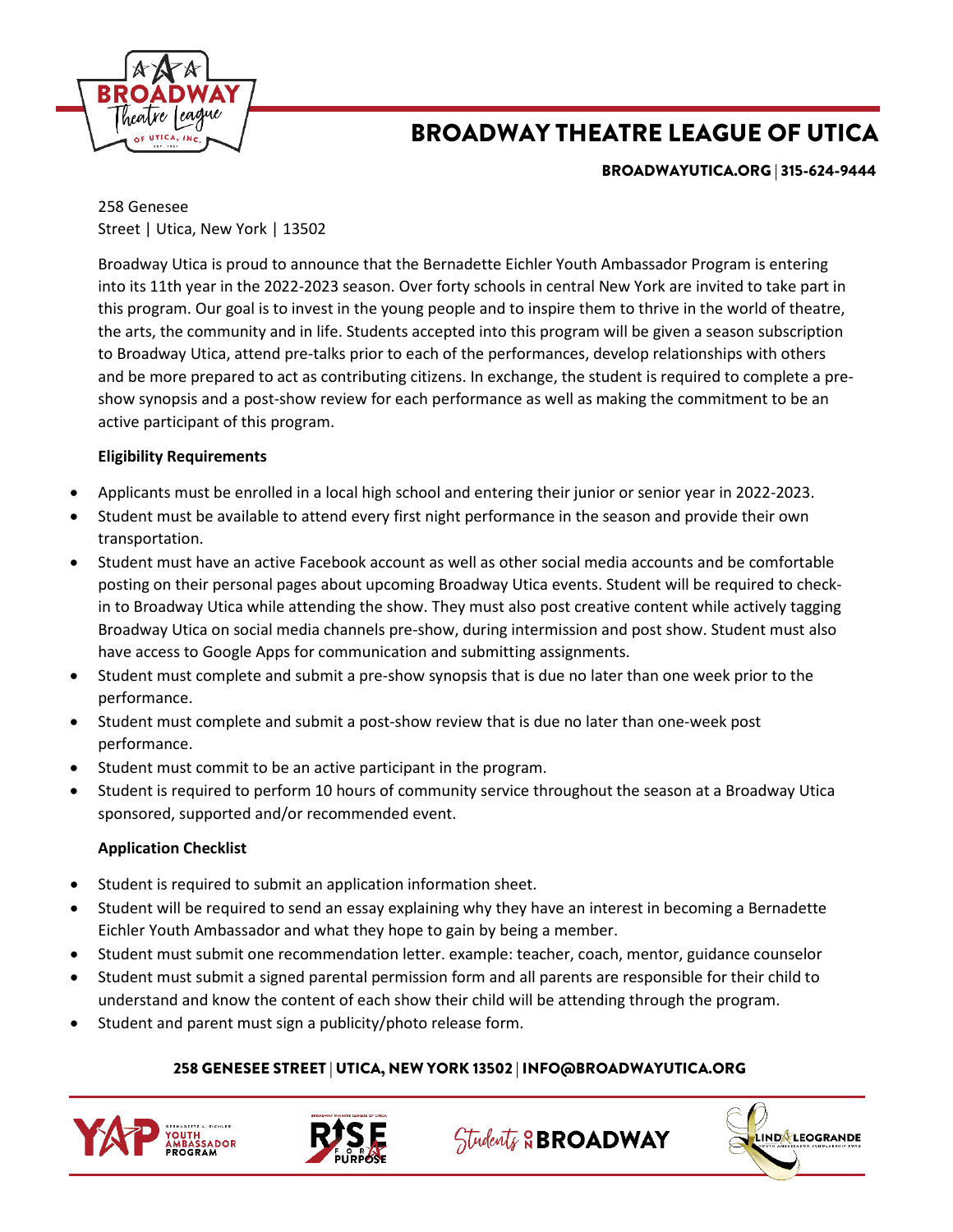## **Applications must be received no later than August 15, 2022.**

Apply early, space is limited. Visit our website at www.BroadwayUtica.org for more information and to download application or email us at Kristen@BroadwayUtica.org.

## **Bernadette A. Eichler Youth Ambassador Program Guidelines**

- The Youth Ambassador must arrive at the theatre no later than 5:45pm, unless informed otherwise, and meet at a determined location for a pre-show educational talk session with cast members and/or industry professionals.
- The Youth Ambassador must post on Facebook, or another Social Media platform before the show, at intermission and after the show. The Youth Ambassador must always tag "Broadway Utica," use our social media handles and hash tags, which are the same for all three types of social media (#BEYAP, #BroadwayUtica, #BU).

## **Pre-Synopsis and Post Show Critiques**

- Student must complete and submit a pre-show synopsis that is due NO LATER than one week prior to opening night.
- Student must complete a post-show critique that is no later than one week after the performance or you will not be permitted to attend the next show.
- All pre-show and post-show materials must be emailed to Kristen@BroadwayUtica.org and must be approved by Kristen Matteson, prior to posting on any social media outlet. The Youth Ambassador must include their name, grade level and high school name. Before sending in your review for approval, please proof for grammar and spelling errors (see below for tips). Once approved, you can post highlights to your social media accounts. Each social media post MUST always include the following – Thank you to the Bank of Utica for sponsoring #BEYAP – Use your handle and hashtag: *#BroadwayUtica, #BEYAP, #BU*
- If you are unable to attend a show or you are not permitted to attend a show due to incomplete work, the pre-show synopsis is still required. If no pre-show material is submitted before the show night, you will not be permitted to attend the show.

## **CAST & CREW PARTIES**

• Each Youth Ambassador will have the opportunity to attend at least one Cast Party.

#### **COMMUNITY SERVICE HOURS**

• Student must perform 10 hours of community service throughout the season, at a Broadway Utica sponsored, supported and/or recommended event.

#### **Preview Synopsis and Review Quality**

The Youth Ambassador Program is an elite group of students. Our goal is to ensure the experience you gain from the Bernadette A. Eichler Youth Ambassador Program will touch your heart, inspire your mind, and broaden your overall knowledge of Broadway, the Arts, and the community in which you live.

Remember, a useful tool in the writing process is to be mindful of the adjectives you use. Take a few minutes to proofread your work and consider creative adjectives to complete you reviews. When using words such as "awesome" or "cool" you are not conveying a clear picture of what it is that you are trying to express. Also, the length of a work does not necessarily determine the quality - content does. Use your fellow Youth Ambassadors as resources and show us your creative writing talents! And most importantly, have FUN!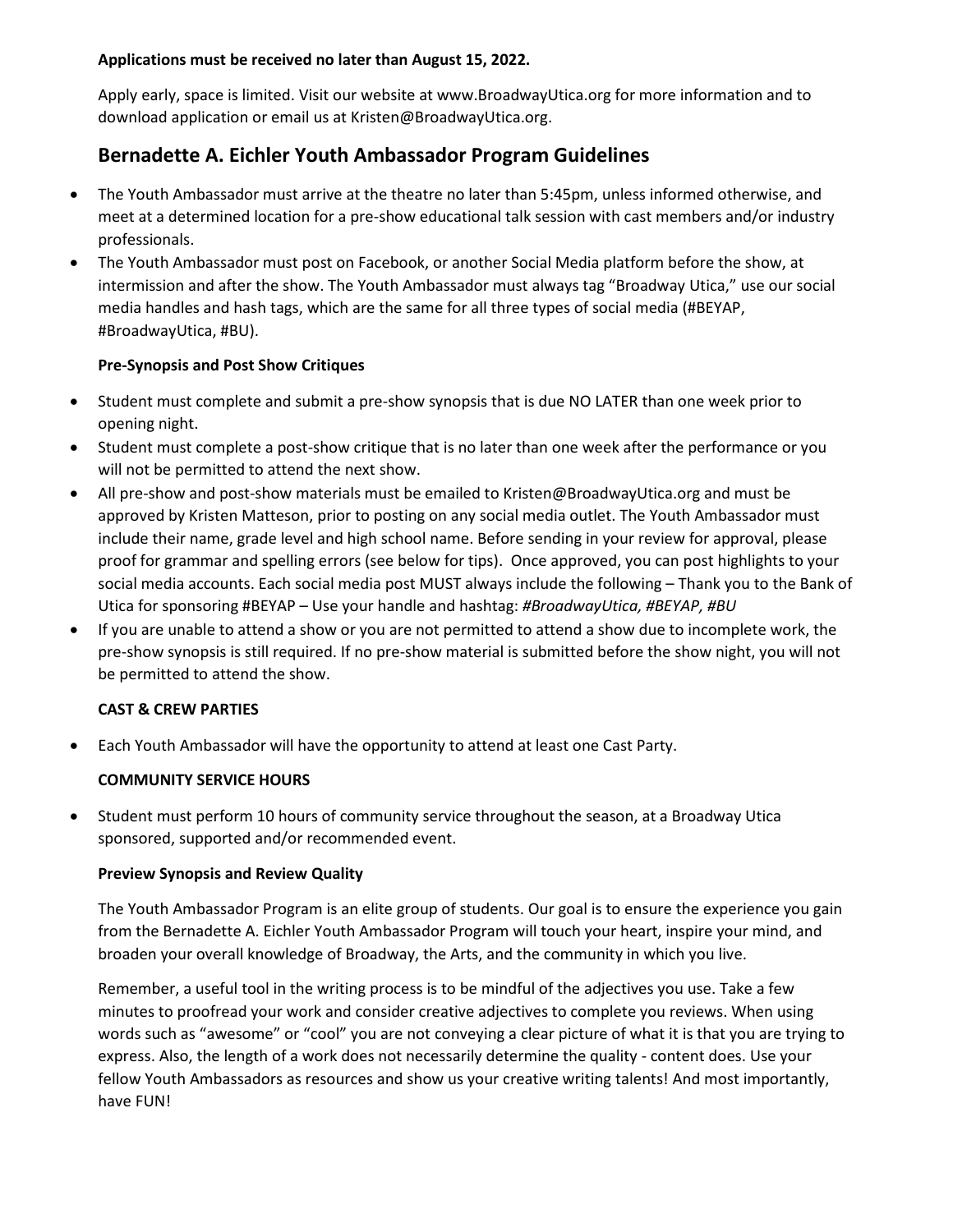#### AMBASSADOR APPLICANT INFORMATION

| Student:<br><u> 1989 - Johann John Stoff, deutscher Stoff, der Stoff, der Stoff, der Stoff, der Stoff, der Stoff, der Stoff, </u> |  |
|-----------------------------------------------------------------------------------------------------------------------------------|--|
| Address:                                                                                                                          |  |
| Cell Phone:                                                                                                                       |  |
| Email:                                                                                                                            |  |
| Parent/Guardian:                                                                                                                  |  |
| Address (if different than students):                                                                                             |  |
|                                                                                                                                   |  |
|                                                                                                                                   |  |
|                                                                                                                                   |  |
|                                                                                                                                   |  |

#### **STUDENT AGGREEMENT**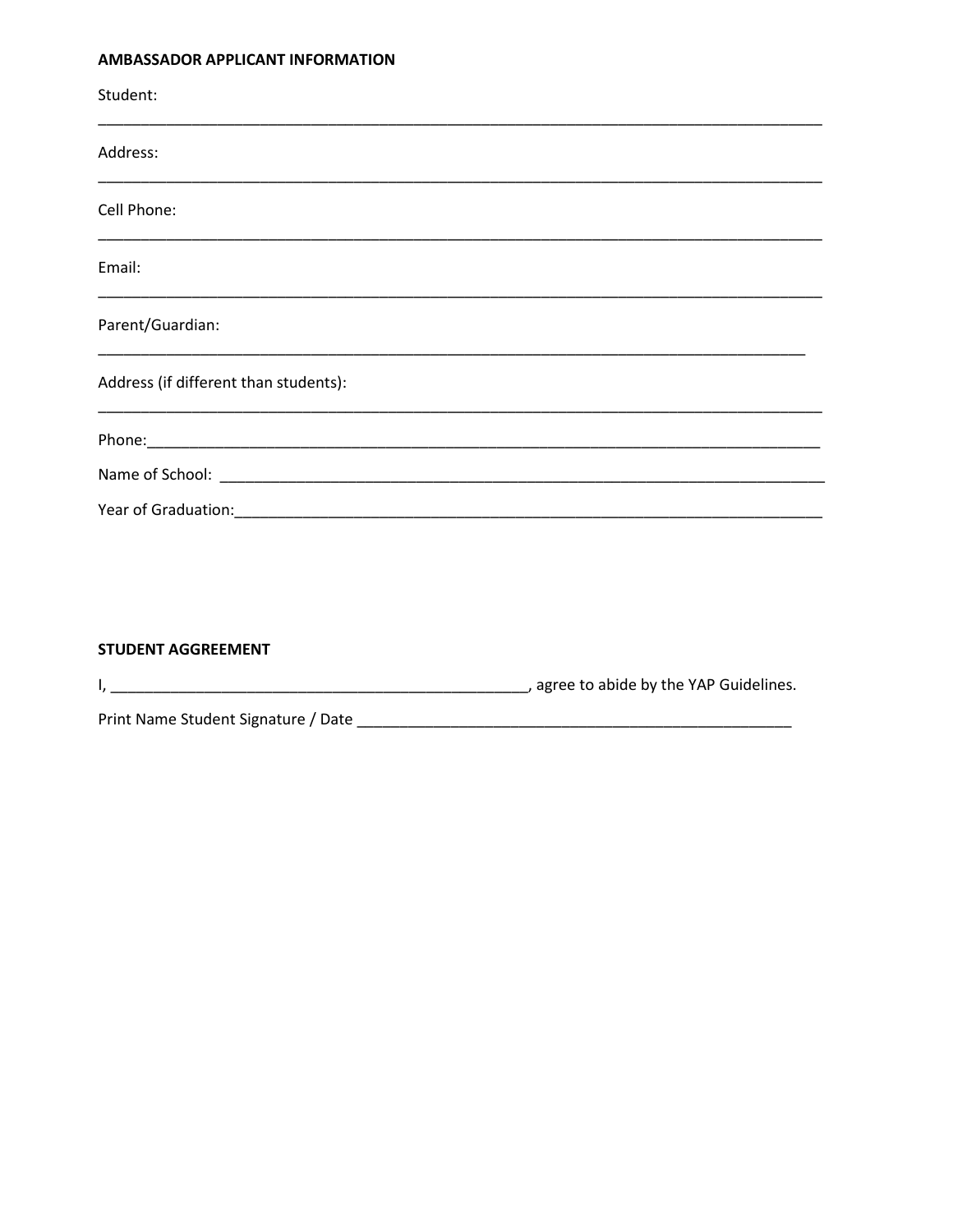#### **PARENTAL CONSENT FORM**

| permission to participate in the 2022-2023 Youth Ambassador<br>program with Broadway Utica. I understand the commitments and obligations associated with this program<br>and support their decision to be a Youth Ambassador. Prior to each show, I will be sure to review the<br>content of the performance with my child.<br>Name: |
|--------------------------------------------------------------------------------------------------------------------------------------------------------------------------------------------------------------------------------------------------------------------------------------------------------------------------------------|
|                                                                                                                                                                                                                                                                                                                                      |
|                                                                                                                                                                                                                                                                                                                                      |
| <b>APPLICATION ESSAY</b>                                                                                                                                                                                                                                                                                                             |
|                                                                                                                                                                                                                                                                                                                                      |
|                                                                                                                                                                                                                                                                                                                                      |
|                                                                                                                                                                                                                                                                                                                                      |
|                                                                                                                                                                                                                                                                                                                                      |
| Please answer the following questions thoroughly:                                                                                                                                                                                                                                                                                    |
| 1) Why would you like to become a Bernadette A. Eichler Youth Ambassador?                                                                                                                                                                                                                                                            |
| 2) What is your expectation of the program?                                                                                                                                                                                                                                                                                          |
| 3) How do you feel you will grow from being a YAP member?                                                                                                                                                                                                                                                                            |

4)Any additional information you would like to provide or skills you must compliment the program?